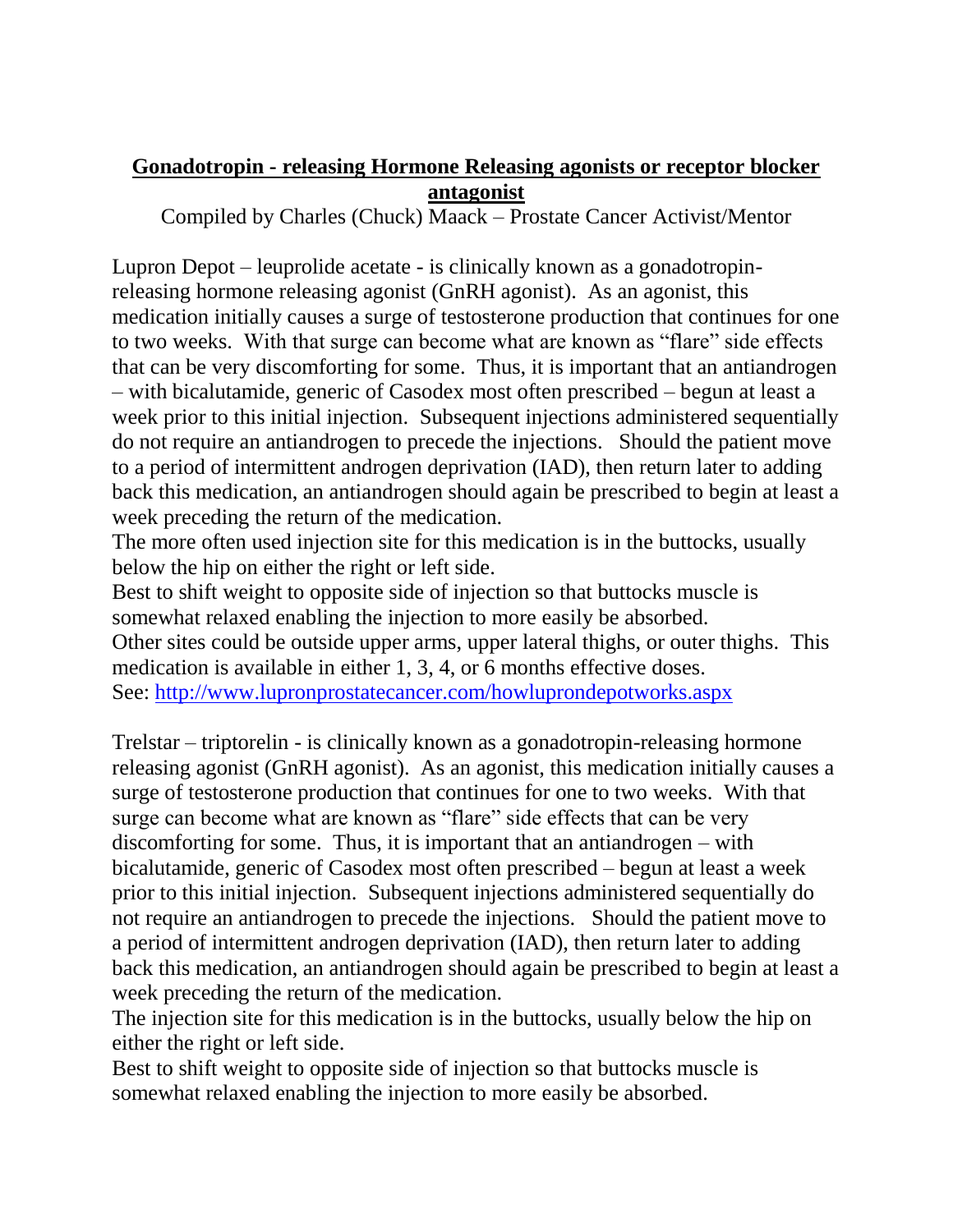This medication is available in either 1, 3, 4, or 6 months effective doses. See: [http://www.trelstar.com/documents/TrelstarPatientBrochure\\_09830.pdf](http://www.trelstar.com/documents/TrelstarPatientBrochure_09830.pdf)

Zoladex – goserelin acetate implant - is clinically known as a gonadotropinreleasing hormone releasing agonist (GnRH agonist). As an agonist, this medication initially causes a surge of testosterone production that continues for one to two weeks. With that surge can become what are known as "flare" side effects that can be very discomforting for some. Thus, it is important that an antiandrogen – with bicalutamide, generic of Casodex most often prescribed – begun at least a week prior to this initial injection. Subsequent injections administered sequentially do not require an antiandrogen to precede the injections. Should the patient move to a period of intermittent androgen deprivation (IAD), then return later to adding back this medication, an antiandrogen should again be prescribed to begin at least a week preceding the return of the medication.

This medication is administered subcutaneously into the anterior abdominal wall below the navel line, using an aseptic technique. The medication is available in either 1 or 3 months doses

See:<https://www.zoladex.com/prostate-cancer.html>

Eligard - leuprolide acetate for injectable suspension – is clinically known as a gonadotropin-releasing hormone releasing agonist (GnRH agonist). As an agonist, this medication initially causes a surge of testosterone production that continues for one to two weeks. With that surge can become what are known as "flare" side effects that can be very discomforting for some. Thus, it is important that an antiandrogen – with bicalutamide, generic of Casodex most often prescribed – begun at least a week prior to this initial injection. Subsequent injections administered sequentially do not require an antiandrogen to precede the injections. Should the patient move to a period of intermittent androgen deprivation (IAD), then return later to adding back this medication, an antiandrogen should again be prescribed to begin at least a week preceding the return of the medication. This medication is administered subcutaneously into the anterior abdominal wall below the navel line. The specific injection location chosen should be an area with sufficient soft or loose subcutaneous tissue. In clinical trials, the injection was administered in the upper- or mid-abdominal area. Avoid areas with brawny or fibrous subcutaneous tissue or locations that could be rubbed or compressed (i.e., with a belt or clothing waistband).

The medication is available in either 1, 3. 4, or 6 months effective doses. See:<http://www.eligard.com/about-prostate-cancer/statistics.aspx> and